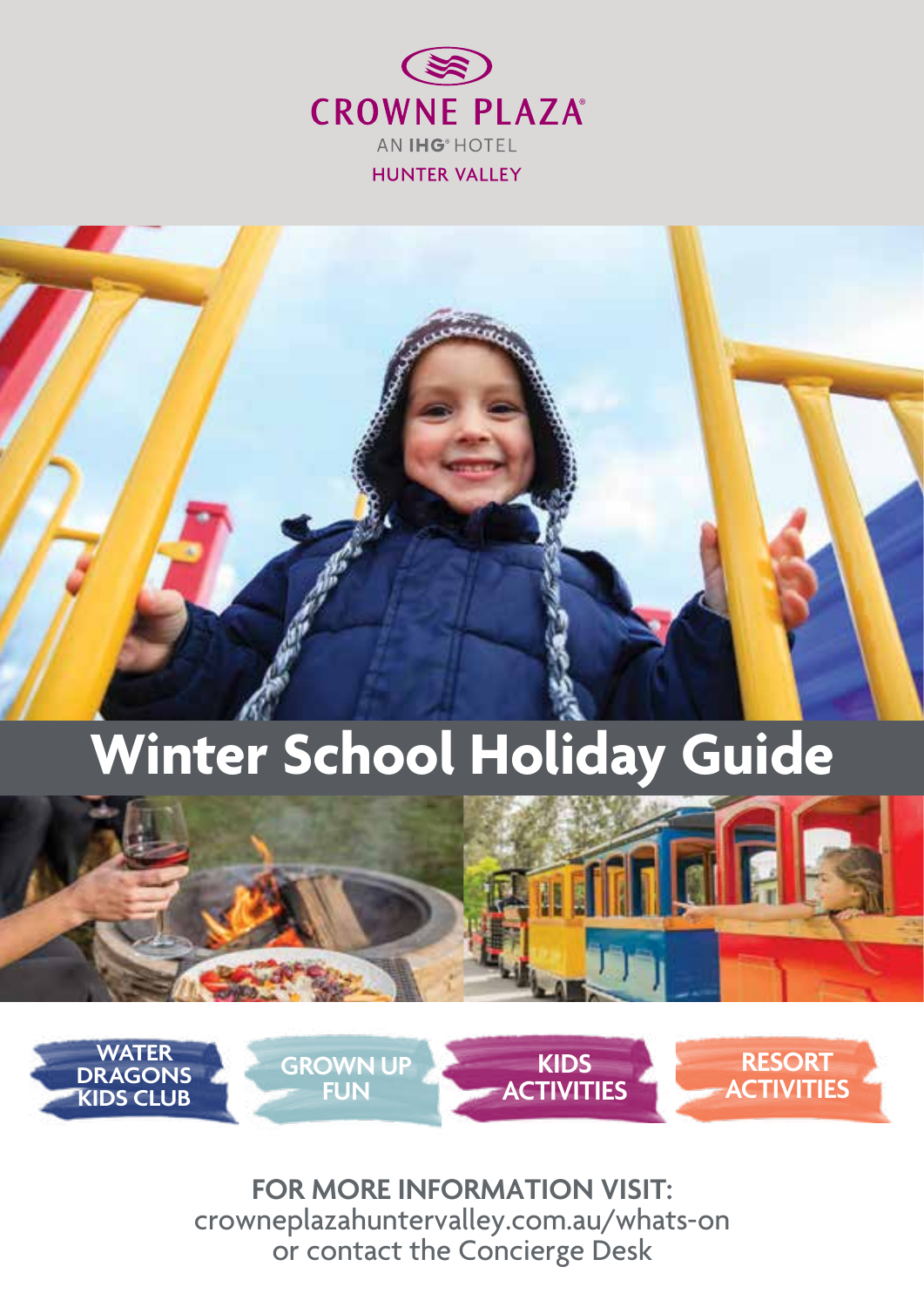

**WATER PARK**

**Open daily 9am-5pm** Keep the littles ones entertained for hours while you relax poolside. Located next to the main resort pool. Water is temperature-controlled.



\$5 per ride donated to Lovedale Horse Rescue. Located out the front of Water Dragons Kids Club.



**DRAGONS EXPRESS** 

**10:00am & 2:00pm daily** Resort train ride for families. \$5 per ride donated to Lovedale Horse Rescue. Located out the front of Water Dragons Kids Club.



**GAMES ROOM** 

**Open 24 hours** Coin operated gaming machines, arcade and prize grabbers. Located on the lower ground floor outside the entry to Lovedale Bar + Grill.





#### **CROWNE CINEMA**

**5pm & 7pm daily** Family movie night every evening at Crowne Plaza Hunter Valley. Please see the Concierge for location details.



**PIZZA MAKING CLASSES** 

**Wed & Sat 11am** Make your own gourmet pizza and have our chefs cook them for lunch. \$20 per class.

**KIDS LAWN GAMES Open daily**



Come and enjoy some popular kids games on the Merlot Terrace and Lawn.

**Every Monday 11am-12pm** Kids can show their artistic flair to decorate their own cupcakes and keep them to eat. \$20 per child. Book with Concierge.



**WINTER INDULGENCE** 

**5pm - 6:30pm daily** Enjoy mulled wine and cheese platters and music by an open fire pit and watch the sunset. \$25 per person. Tickets available from Concierge.



\$20/child. Help collect eggs from our chicken coop, Clucking Cottage and cooked into an omelette. Bookings essential, please see the Concierge



For assistance with booking of activities or tickets please visit the Concierge Desk in the lobby opposite reception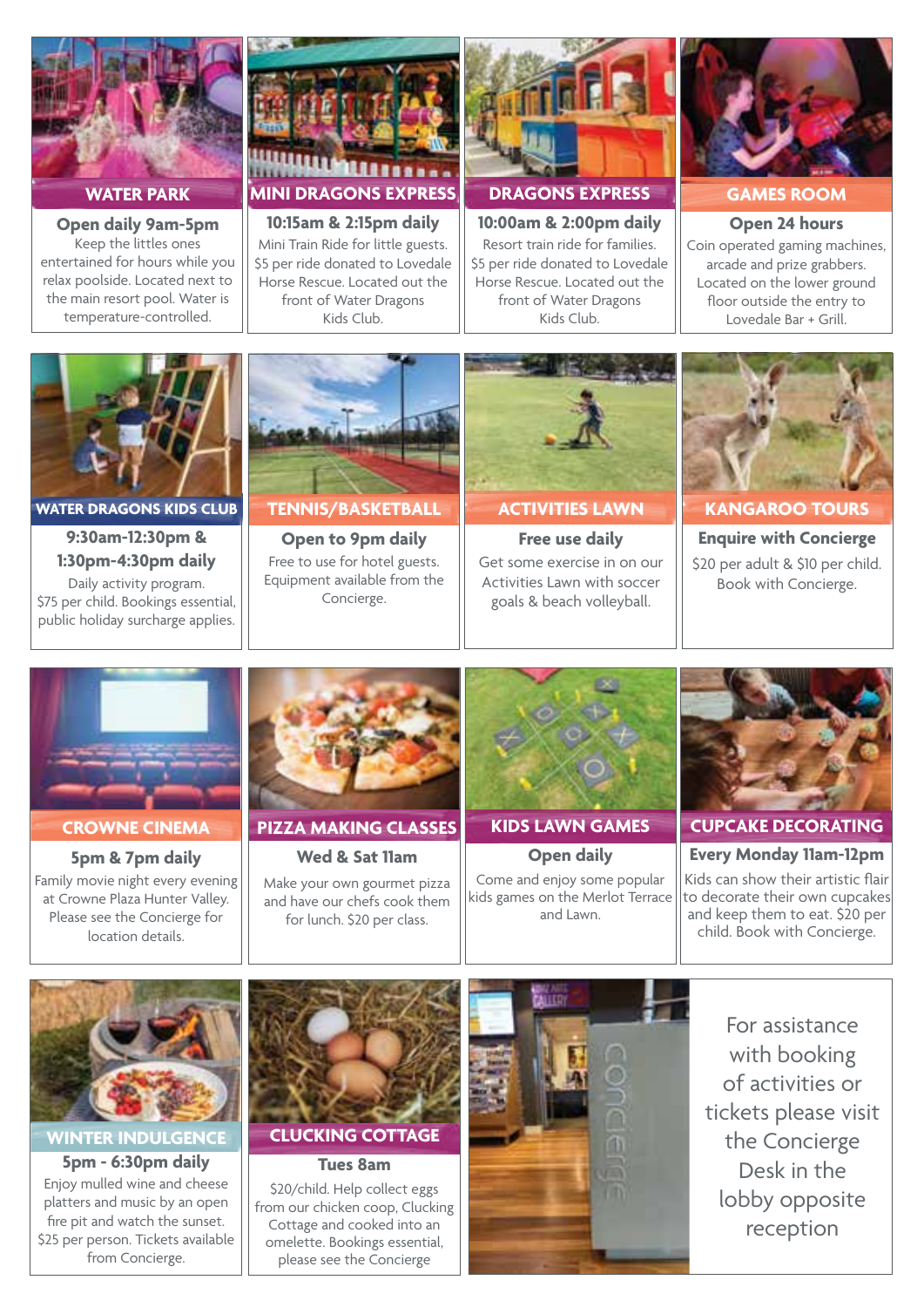

## **Book some 'grown-up' time and let your kids make some memories with us**

Crowne Plaza Hunter Valley is home to the **Water Dragons Kids Club**, the perfect way to keep the little ones entertained during your stay. Ideal for children between the ages of 3-12, our kids club offers a range of games and activities to suit all ages.

Water Dragons Kids Club operates supervised sessions over the school holiday period with the choice of two 3-hours sessions daily:

## **9:30am - 12:30pm or 1:30pm - 4:30pm \$75 per sesson / child**

Grab some me-time with the security of knowing your kids will be well-looked after by our dedicated care staff. To book your Water Dragons Kids Club session, please contact the Concierge Desk.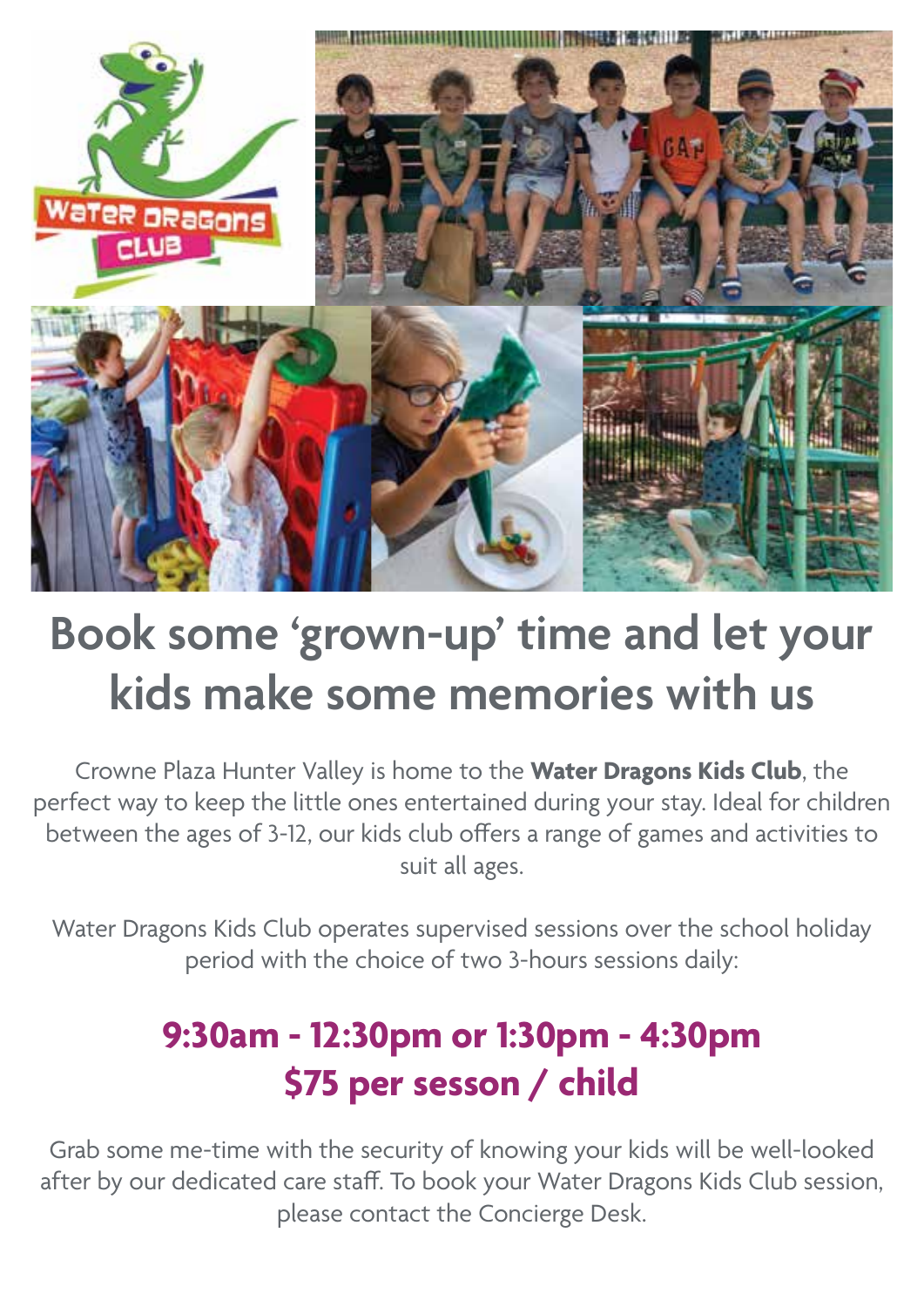## **– REDSALT RESTAURANT –**

Redsalt is Crowne Plaza Hunter Valley's award winning restaurant and is open daily for breakfast and dinner.

### **Buffet Breakfast**

TIME: Daily from 6:30am - 10:00am (weekdays) and 6:30am - 10:30am (weekends).

### **Two or Three Course à la Carte Dinner**

With our 'farmgate to plate' philosophy, enjoy the region's freshest produce expertly prepared by our chefs, plus an extensive wine list from renowned Hunter Valley wineries.

TIME: Daily from 5:30pm - 10:30pm. Last bookings taken at 8:45pm.

## **Five Course Degustation Dinner**

For a new level of indulgence try our 5-course seasonal degustation menu with the option to add matching wines for each course. TIME: Daily from 5:30pm - 10:30pm. Last bookings taken at 8:45pm.

## **– VISTA BAR –**

The perfect place to catch up with friends, have pre-dinner drinks or see the day away with a nightcap. Plenty of seasonal cocktails, locals wines, craft beers on tap, sumptuous bar snacks and more. TIME: Open from 3pm - late daily.

## **– LOVEDALE BAR + GRILL –**

Refreshingly different, Lovedale Bar + Grill is our family-friendly restaurant offering a welcoming menu of classic bistro favourites, burgers, pizza & more. There is something for everyone with cocktails, share plates and even craft beer tasting paddles. Revel in the outdoor beer garden or relax indoors. TIME: Open from 10am daily, food service from 11am.

## **– LOVEDALE CAFÉ –**

Located in the Hunter Valley Visitor Information Centre, Lovedale Café is the ideal stop for lunch, snacks or to recharge with a cup of coffee when you're out exploring the Hunter Valley. TIME: Open 8am - 3:30pm daily.

## **– UBIKA DAY SPA –**

Escape to our sanctuary among the vines and spoil yourself with a massage, facial, body or hair treatment from our extensive menu. TIME: Open Tuesday-Sunday from 9am. Bookings essential.

## **– HUNTER VALLEY GOLF –**

Play a round or two on our 18-hole on-site course. Equipment & buggy hire available. TIME: Open daily from 6:30am - 6pm.





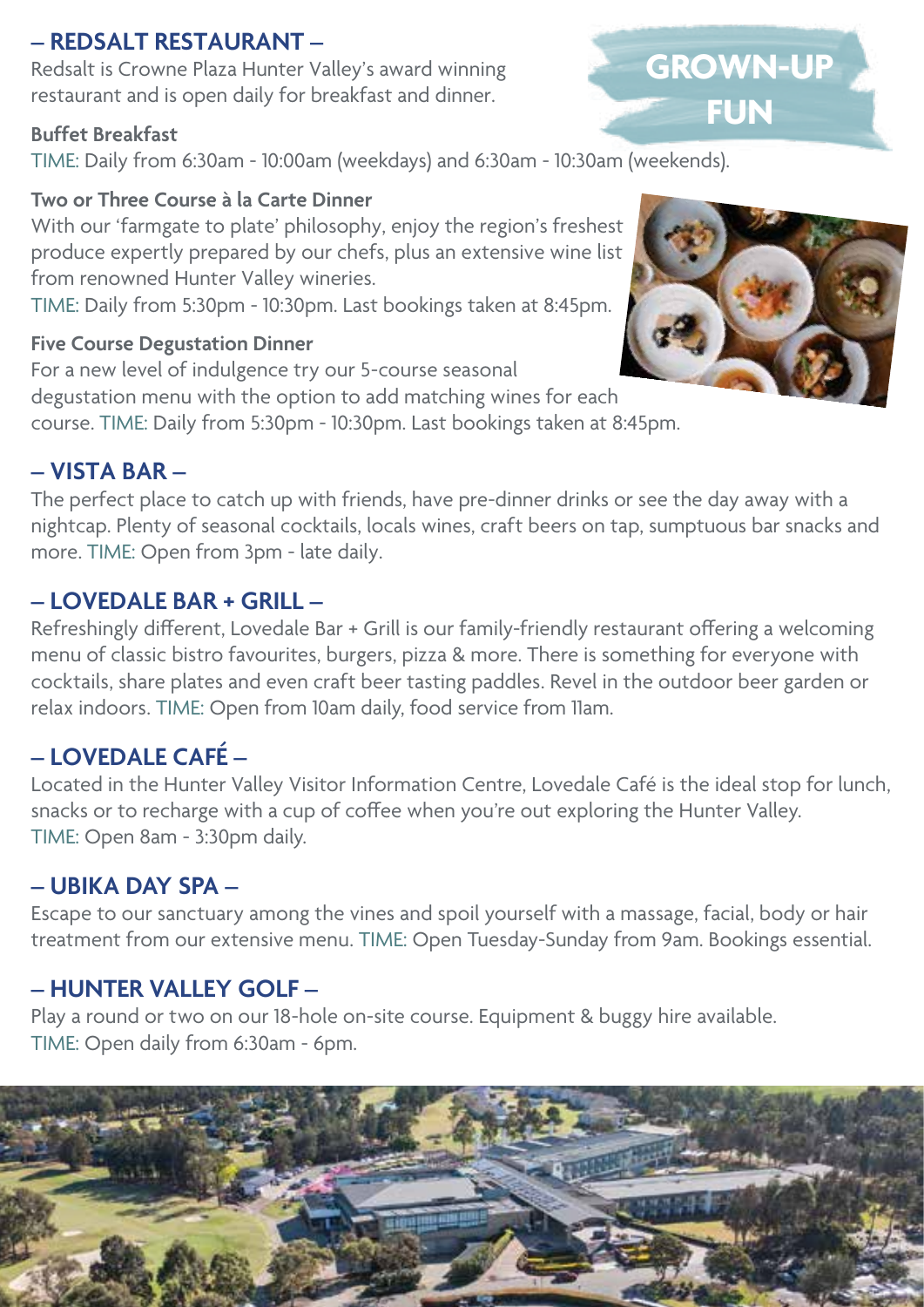

## **Book our daily Winter Indulgence Experience**

During the cool weather of Winter, there's nothing better than enjoying a wine or two by an open fire... now you can have the same experience during your stay with us! Enjoy our daily Winter Indulgence Experience including open fire pits, mulled



Our Winter Indulgence Experience is a fabulous way to end a great day, have a chat with friends and watch a magical winter sunset just as the evening chill sets in.

Tickets are available to purchase from the Concierge Desk or Lovedale Bar + Grill

wine, cheese platters, music and more!

## **Daily from 5pm - 6:30pm Tickets: \$25 per person**

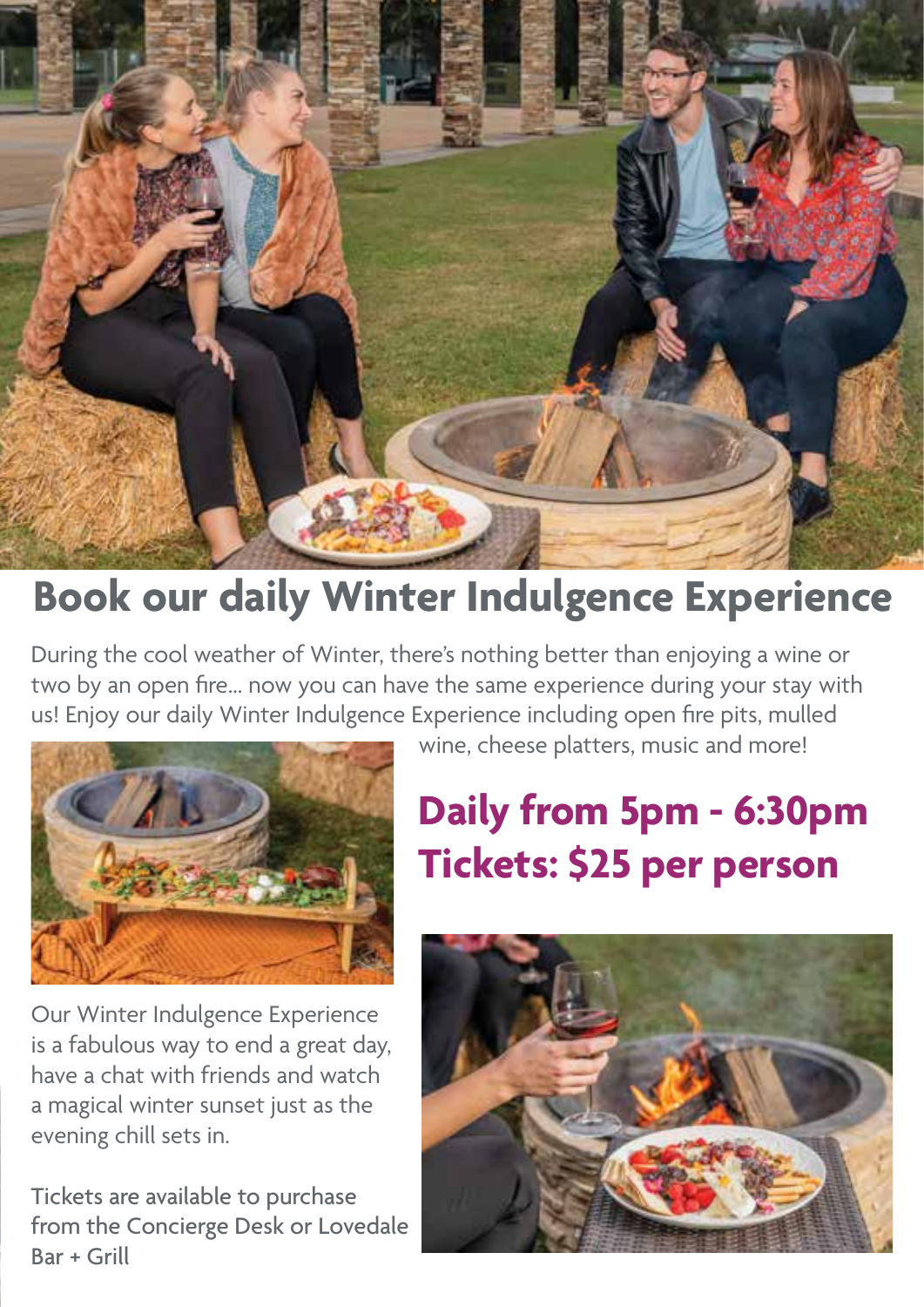

Experience our 'farmgate to plate' food philosophy for a meal that tastes as good as it looks. Award-winning fine dining at Redsalt Restaurant... bookings essential



Family-friendly dining with a welcoming menu of classic bistro meals, burgers, pizza, share plates and lots more. Craft beer, cocktails & more... it's refreshingly different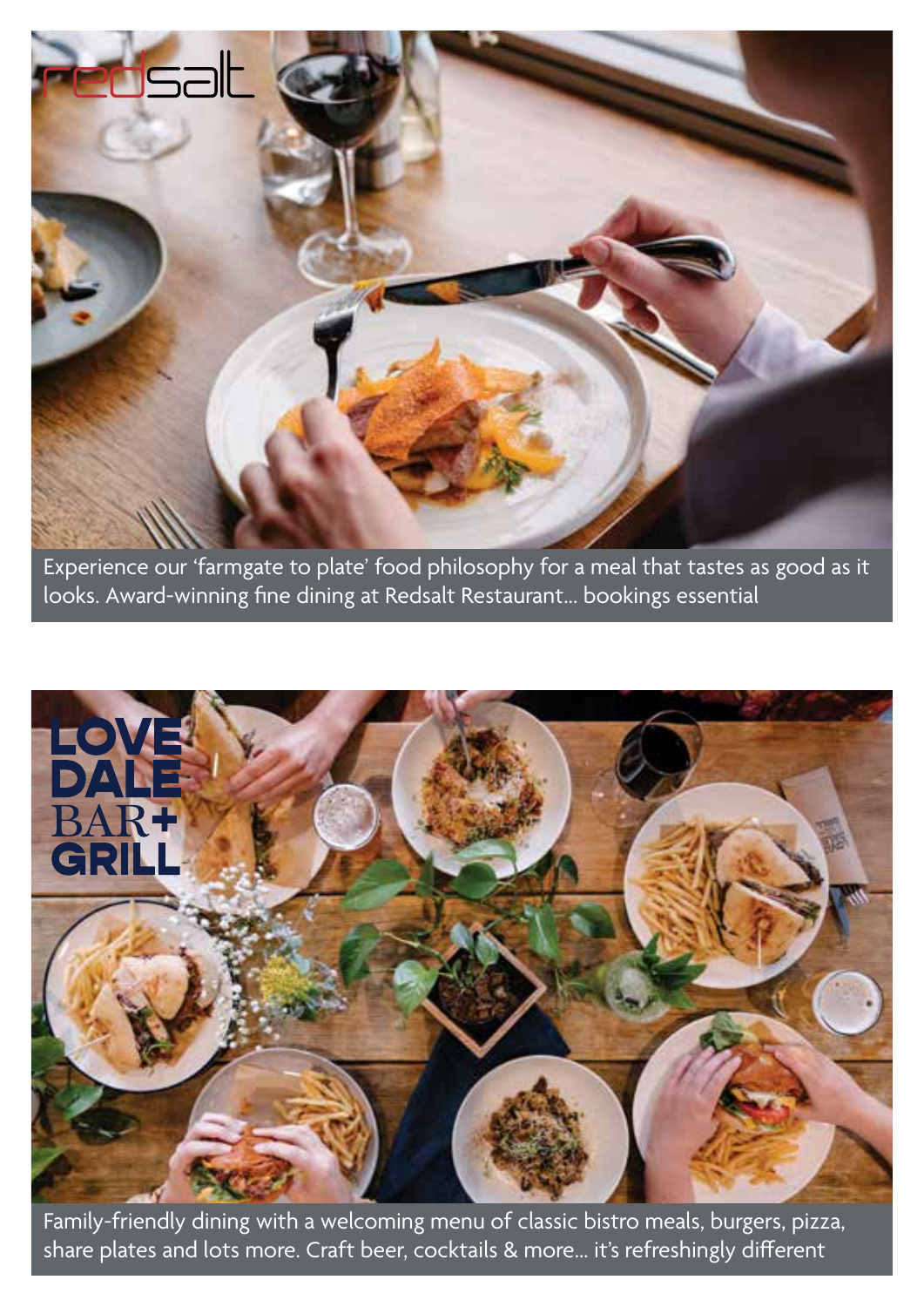

Dive into relaxation with a treatment from Ubika Day Spa including massages, facials, body treatments, hair treatments and more. Bookings essential.



Master your swing on our picturesque 18-hole course on-site at Crowne Plaza Hunter Valley. Equipment and buggy hire also available. Book at the Pro Shop.